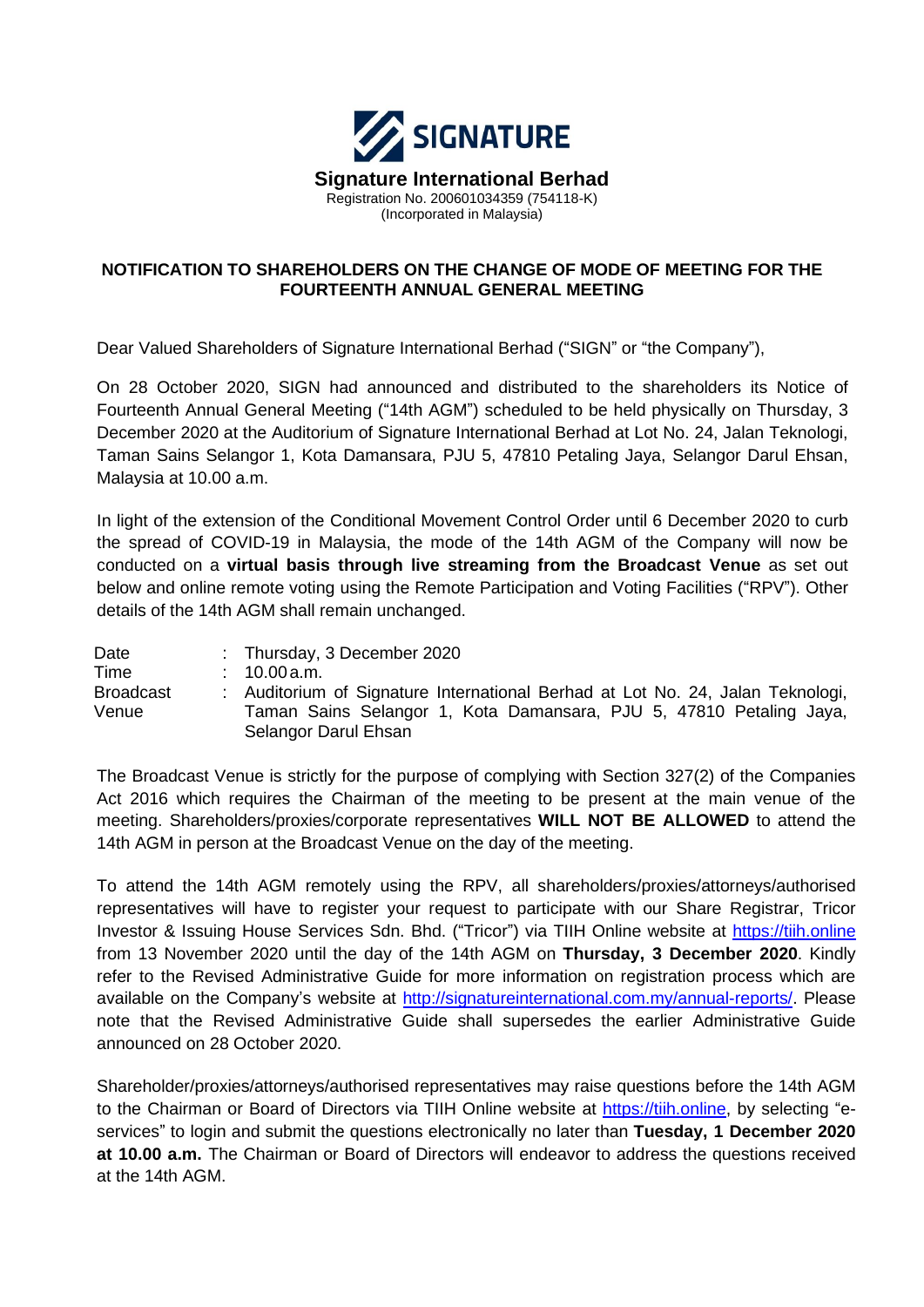We look forward to connecting with you via the RPV on the day of the 14th AGM. Thank you for your continued support to the Company.

Should you require any assistance on the above, kindly contact Tricor at:-

|                                            |             | <b>Telephone Number</b>          |
|--------------------------------------------|-------------|----------------------------------|
| <b>Tricor Investor &amp; Issuing House</b> | General     | 603-2783 9299                    |
| <b>Services Sdn Bhd</b>                    | Line        |                                  |
| Registration No. 197101000970              | Fax         | 603-2783 9222                    |
| $(11324-H)$                                | Number      |                                  |
| Unit 32-01, Level 32, Tower A              | En Zulhafri | 603-2783 9289                    |
| Vertical Business Suite, Avenue 3          |             | Zulhafri@my.tricorglobal.com     |
| Bangsar South, No. 8, Jalan Kerinchi       | En Ahmad    | 603-2783 9248                    |
| 59200 Kuala Lumpur, Malaysia               | Syafiq      | Ahmad.Syafiq@my.tricorglobal.com |
|                                            | Email       | Is.enquiry@my.tricorglobal.com   |

# **Yours faithfully,**

Datuk Seri Dr. Mohd Shafei Bin Abdullah Independent Non-Executive Chairman

13 November 2020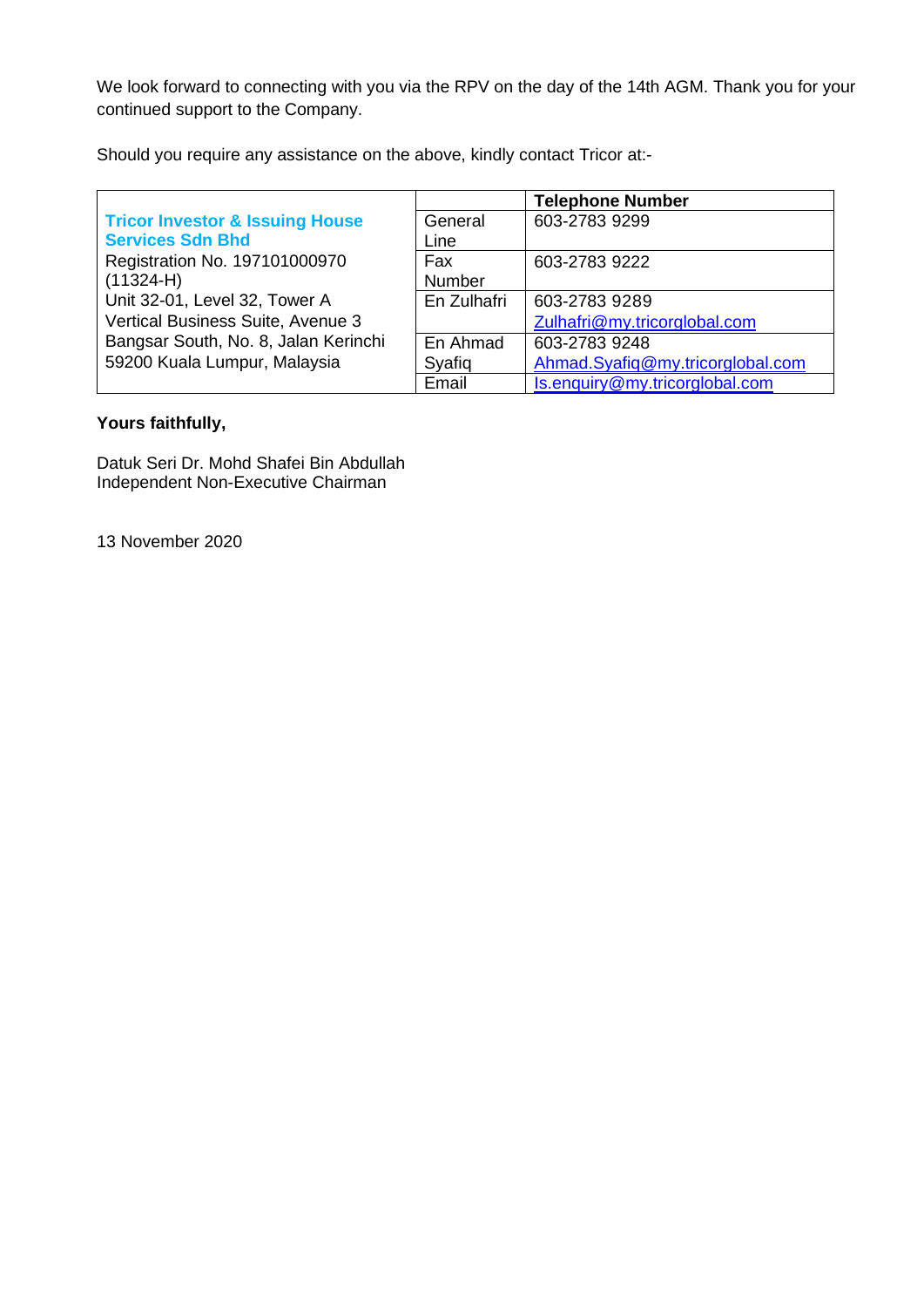

### **FOURTEENTH ANNUAL GENERAL MEETING**

#### **REVISED ADMINISTRATIVE GUIDE (FULLY VIRTUAL MEETING)**

| Date             | : Thursday, 3 December 2020                                                          |
|------------------|--------------------------------------------------------------------------------------|
| Time             | $10.00$ a.m.                                                                         |
| <b>Broadcast</b> | : Auditorium of Signature International Berhad at Lot No. 24, Jalan Teknologi, Taman |
| Venue            | Sains Selangor 1, Kota Damansara, PJU 5, 47810 Petaling Jaya, Selangor Darul         |
|                  | Ehsan                                                                                |

### **MODE OF MEETING**

In view of the COVID-19 outbreak and the extension of the Conditional Movement Control Order until 6 December 2020, the Fourteenth Annual General Meeting ("14th AGM") scheduled to be held physically will be conducted on a **virtual basis through live streaming from the Broadcast Venue and online remote voting**. This is in line with the Guidance Note on the Conduct of General Meetings for Listed Issuers issued by the Securities Commission Malaysia on 18 April 2020 and last revised on 13 October 2020, including any amendment that may be made from time to time.

The Broadcast Venue is strictly for the purpose of complying with Section 327(2) of the Companies Act 2016 which requires the Chairman of the meeting to be present at the main venue of the meeting. Shareholders/proxies/attorneys/authorised representatives **WILL NOT BE ALLOWED** to attend the 14th AGM in person at the Broadcast Venue on the day of the meeting.

Due to the constant evolving COVID-19 situation in Malaysia, we may be required to change the arrangements of our 14th AGM at short notice. Kindly check the Company's website or announcements for the latest updates on the status of the 14th AGM. The Company will continue to observe the guidelines issued by the Government, Ministry of Health (MOH), Malaysian National Security Council and other relevant authorities and will take all relevant precautionary measures as advised.

### **REMOTE PARTICIPATION AND VOTING FACILITIES ("RPV")**

Shareholders are to attend, speak (in the form of real time submission of typed texts) and vote (collectively, "participate") remotely at the 14th AGM using RPV provided by Tricor Investor & Issuing House Services Sdn. Bhd. ("Tricor") via its **TIIH Online** website at [https://tiih.online.](https://tiih.online/) Please refer to the Procedures for RPV.

For shareholder/proxies/attorneys/authorised representatives who have pre-registered their attendance to attend the physical 14th AGM earlier, Tricor will automatically register you or your appointed proxy(ies) to join the RPV. An email will be sent to you by Tricor after verification of your registration against the Record of Depositors as at 25 November 2020 and the said email will inform whether your registration for remote participation is approved or rejected.

**A shareholder who has appointed a proxy(ies) or attorney(s) or authorised representative(s) to participate at this 14th AGM via RPV must request his/her proxy(ies) or attorney(s) or authorised representative(s) to register himself/herself for RPV at TIIH Online website at [https://tiih.online.](https://tiih.online/)** 

As the 14th AGM is a fully virtual AGM, shareholders who are unable to participate in this 14th AGM may appoint the Chairman of the meeting as his/her proxy and indicate the voting instructions in the Proxy Form.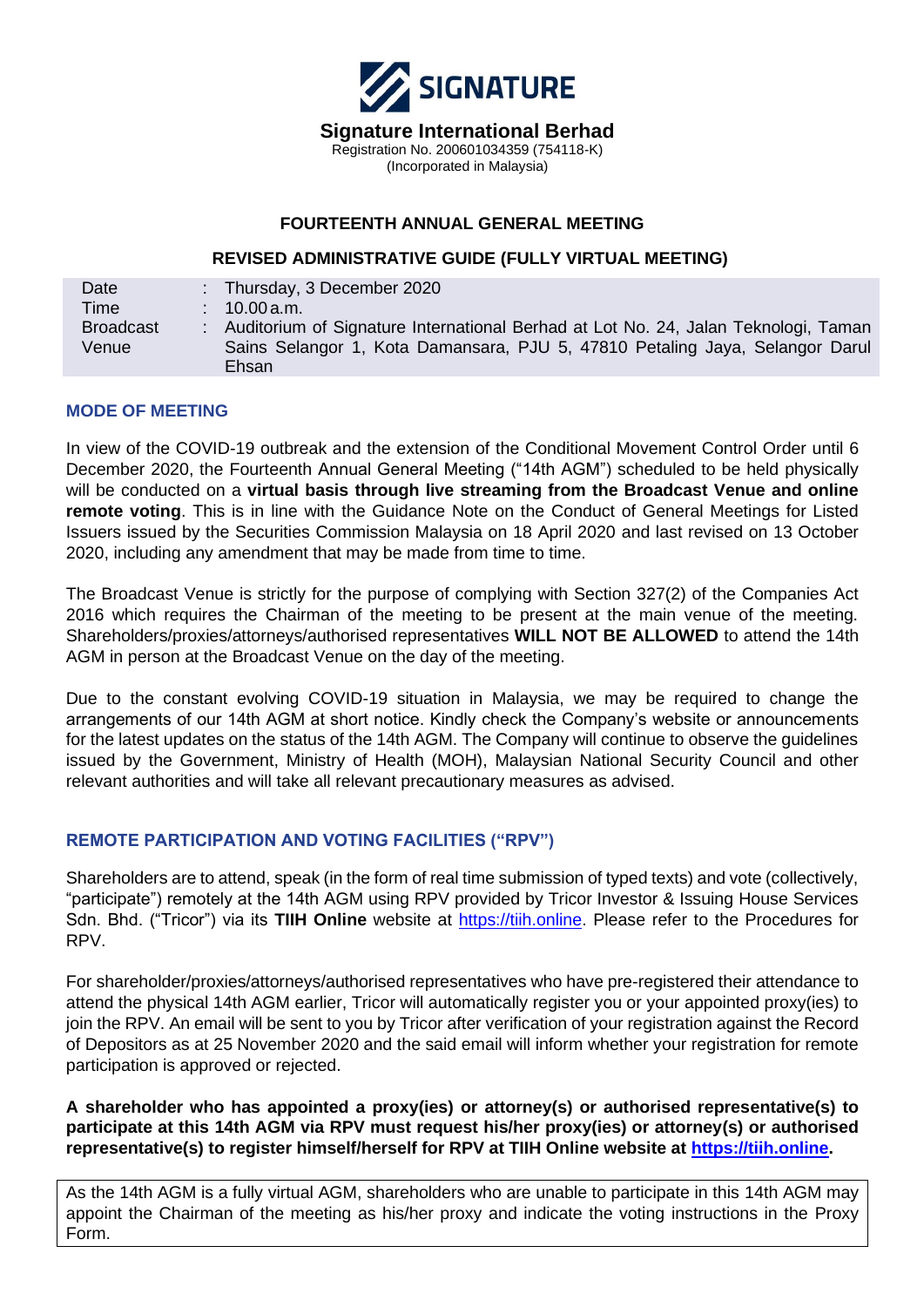### **PROCEDURES FOR RPV**

Shareholder/proxies/attorneys/authorised representatives who wish to participate the 14th AGM remotely using the RPV are to follow the requirements and procedures as summarised below:-

|                           | <b>Procedure</b>                              | <b>Action</b>                                                                                                                                                                                                                                                                                                                                                                                                                                                                                                                                                                                                                                                                                                                                                                                                                                                                                                                                                                                                                                                                                                                                                                                                                                                                                                                                                                                                                                                              |  |  |  |
|---------------------------|-----------------------------------------------|----------------------------------------------------------------------------------------------------------------------------------------------------------------------------------------------------------------------------------------------------------------------------------------------------------------------------------------------------------------------------------------------------------------------------------------------------------------------------------------------------------------------------------------------------------------------------------------------------------------------------------------------------------------------------------------------------------------------------------------------------------------------------------------------------------------------------------------------------------------------------------------------------------------------------------------------------------------------------------------------------------------------------------------------------------------------------------------------------------------------------------------------------------------------------------------------------------------------------------------------------------------------------------------------------------------------------------------------------------------------------------------------------------------------------------------------------------------------------|--|--|--|
| <b>BEFORE THE AGM DAY</b> |                                               |                                                                                                                                                                                                                                                                                                                                                                                                                                                                                                                                                                                                                                                                                                                                                                                                                                                                                                                                                                                                                                                                                                                                                                                                                                                                                                                                                                                                                                                                            |  |  |  |
| (a)                       | Register as a<br>user with TIIH<br>Online     | Using your computer, access the website at https://tiih.online. Register as a<br>$\bullet$<br>user under the "e-Services". Refer to the tutorial guide posted on the<br>homepage for assistance.<br>Registration as a user will be approved within one working day and you will<br>be notified via email.<br>If you are already a user with TIIH Online, you are not required to register again.<br>You will receive an e-mail to notify you that the remote participation is<br>available for registration at TIIH Online.                                                                                                                                                                                                                                                                                                                                                                                                                                                                                                                                                                                                                                                                                                                                                                                                                                                                                                                                                |  |  |  |
| (b)                       | Submit your<br>registration for<br><b>RPV</b> | Registration is open from Friday, 13 November 2020 until the day of 14th<br>$\bullet$<br>AGM on Thursday, 3 December 2020.<br>Shareholder/proxies/attorneys/authorised representatives are required to<br>$\bullet$<br>pre-register their attendance for the 14th AGM to ascertain their eligibility to<br>participate the 14th AGM using the RPV.<br>Login with your user ID and password and select the corporate event:<br>$\bullet$<br>"(REGISTRATION) SIGN 14th AGM"<br>Read and agree to the Terms & Conditions and confirm the Declaration.<br>$\bullet$<br>Select "Register for Remote Participation and Voting".<br>$\bullet$<br>Review your registration and proceed to register.<br>$\bullet$<br>System will send an e-mail to notify that your registration for remote<br>$\bullet$<br>participation is received and will be verified.<br>After verification of your registration against the General Meeting Record of<br>$\bullet$<br>Depositors dated 25 November 2020, the system will send you an e-mail to<br>approve your registration for remote participation and the procedures to use<br>the RPV are detailed therein. In the event your registration is not approved,<br>you will also be notified via email.<br>(Note: Please ensure to allow sufficient time required for the approval as a new<br>user of TIIH Online as well as the registration for RPV in order that you can login<br>to TIIH Online and participate the 14th AGM remotely). |  |  |  |
|                           | ON THE DAY OF THE AGM                         |                                                                                                                                                                                                                                                                                                                                                                                                                                                                                                                                                                                                                                                                                                                                                                                                                                                                                                                                                                                                                                                                                                                                                                                                                                                                                                                                                                                                                                                                            |  |  |  |
| (c)                       | Login to<br><b>TIIH Online</b>                | Login with your user ID and password for remote participation at the 14th AGM<br>at any time from 9.30 a.m. i.e. 30 minutes before the commencement of the<br>14th AGM on Thursday, 3 December 2020 at 10.00 a.m                                                                                                                                                                                                                                                                                                                                                                                                                                                                                                                                                                                                                                                                                                                                                                                                                                                                                                                                                                                                                                                                                                                                                                                                                                                           |  |  |  |
| (d)                       | Participate<br>through Live<br>Streaming      | Select the corporate event: "(LIVE STREAM MEETING) SIGN 14th AGM" to<br>engage in the proceedings of the 14th AGM remotely.<br>If you have any question for the Chairman/Board, you may use the query box<br>$\bullet$<br>to transmit your question. The Chairman/Board will endeavor to respond to<br>questions submitted by remote participants during the 14th AGM. If there is<br>time constraint, the responses will be e-mailed to you at the earliest possible,<br>after the meeting.                                                                                                                                                                                                                                                                                                                                                                                                                                                                                                                                                                                                                                                                                                                                                                                                                                                                                                                                                                               |  |  |  |
| (e)                       | <b>Online Remote</b><br>Voting                | Voting session commences from 10.00 a.m. on Thursday, 3 December 2020<br>$\bullet$<br>until a time when the Chairman announces the end of the session. Select the<br>corporate event: "(REMOTE VOTING) SIGN 14th AGM" or if you are on the<br>live stream meeting page, you can select "GO TO REMOTE VOTING PAGE"<br>button below the Query Box.<br>Read and agree to the Terms & Conditions and confirm the Declaration.<br>$\bullet$<br>Select the CDS account that represents your shareholdings.<br>٠<br>Indicate your votes for the resolutions that are tabled for voting.<br>$\bullet$<br>Confirm and submit your votes.<br>$\bullet$                                                                                                                                                                                                                                                                                                                                                                                                                                                                                                                                                                                                                                                                                                                                                                                                                               |  |  |  |
| (f)                       | End of remote<br>participation                | Upon the announcement by the Chairman on the closure of the 14th AGM, the<br>$\bullet$<br>live streaming will end.                                                                                                                                                                                                                                                                                                                                                                                                                                                                                                                                                                                                                                                                                                                                                                                                                                                                                                                                                                                                                                                                                                                                                                                                                                                                                                                                                         |  |  |  |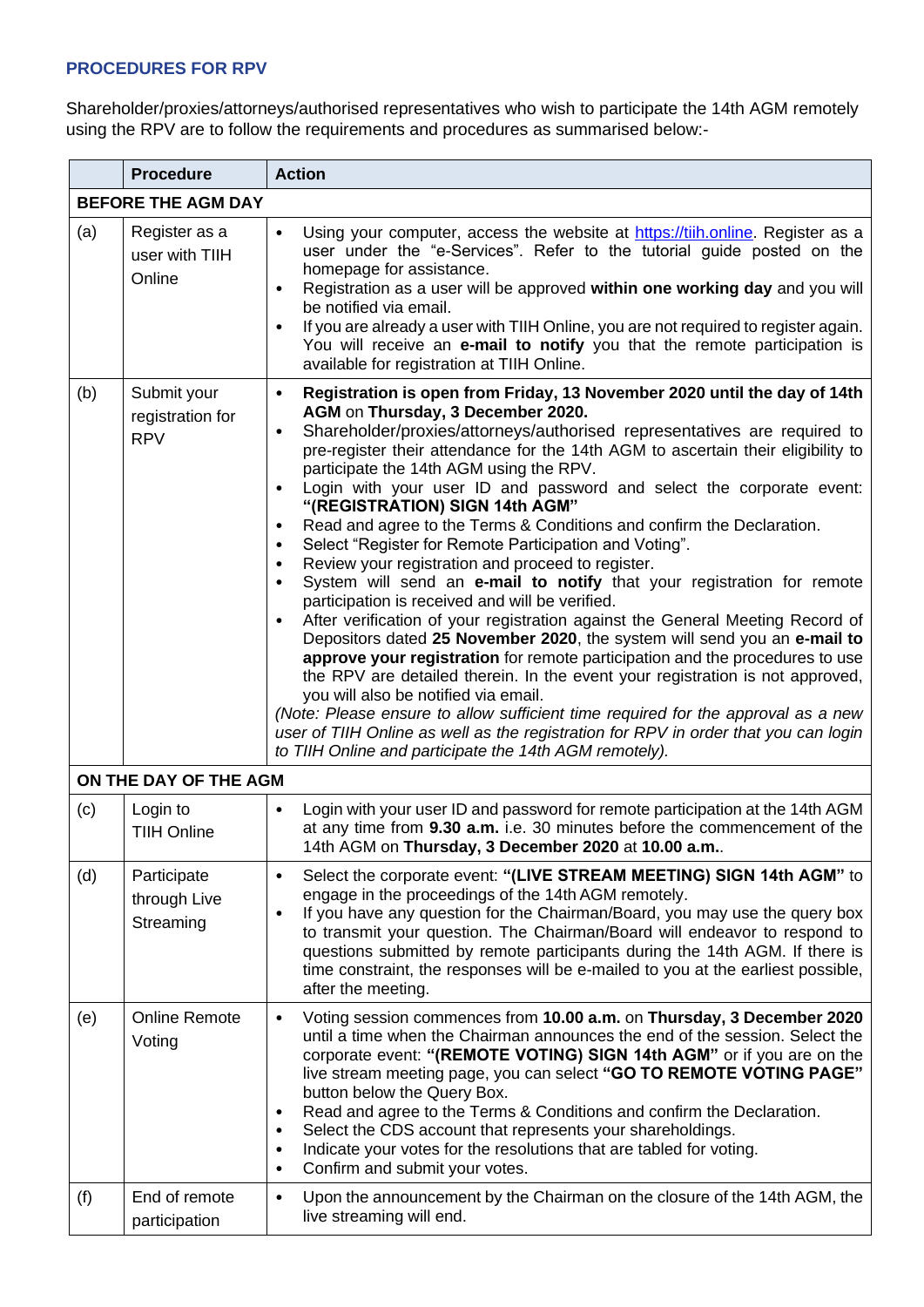### **Note to users of the RPV:**

- 1. Should your registration for RPV be approved, we will make available to you the rights to join the live streamed meeting and to vote remotely. Your login to TIIH Online on the day of meeting will indicate your presence at the virtual meeting.
- 2. The quality of your connection to the live broadcast is dependent on the bandwidth and stability of the internet at your location and the device you use.
- 3. In the event you encounter any issues with logging-in, connection to the live streamed meeting or online voting on the meeting day, kindly call Tricor Help Line at 011-40805616 / 011-40803168 / 011 40803169 / 011-40803170 for assistance or e-mail to [tiih.online@my.tricorglobal.com](mailto:tiih.online@my.tricorglobal.com) for assistance.

### **APPOINTMENT OF PROXY OR ATTORNEY OR CORPORATE REPRESENTATIVE**

Shareholders who appoint proxy(ies) to participate via RPV at the 14th AGM must ensure that the duly executed proxy forms are deposited in a hard copy form or by electronic means to Tricor no later than **Tuesday, 1 December 2020** at **10.00 a.m.**.

The appointment of a proxy may be made in a hard copy form or by electronic means in the following manner and must be received by the Company not less than forty-eight (48) hours before the time appointed for holding the 14th AGM:

(i) In hard copy form

To be deposited with the Company's Share Registrar at Unit 32-01, Level 32, Tower A, Vertical Business Suite, Avenue 3, Bangsar South, No. 8, Jalan Kerinchi, 59200 Kuala Lumpur, Malaysia or alternatively, the Customer Service Centre at Unit G-3, Ground Floor, Vertical Podium, Avenue 3, Bangsar South, No. 8, Jalan Kerinchi, 59200 Kuala Lumpur, Malaysia.

(ii) By electronic means via TIIH Online

The proxy form can be electronically via TIIH Online website at [https://tiih.online](https://tiih.online/) (applicable to individual shareholders only). Kindly refer to the Procedure for Electronic Submission of Proxy Form.

Any authority pursuant to which such an appointment is made by a power of attorney must be deposited with the Company's Share Registrar at Unit 32-01, Level 32, Tower A, Vertical Business Suite, Avenue 3, Bangsar South, No. 8, Jalan Kerinchi, 59200 Kuala Lumpur, Malaysia or alternatively, the Customer Service Centre at Unit G-3, Ground Floor, Vertical Podium, Avenue 3, Bangsar South, No. 8, Jalan Kerinchi, 59200 Kuala Lumpur, Malaysia **not later than Tuesday, 1 December 2020** at **10.00 a.m.** to participate via RPV in the 14th AGM. A copy of the power of attorney may be accepted provided that it is certified notarially and/or in accordance with the applicable legal requirements in the relevant jurisdiction in which it is executed.

Please ensure ALL the particulars as required in the Proxy Form are completed, signed and dated accordingly.

For a corporate member who has appointed an authorised representative, please deposit the ORIGINAL certificate of appointment with the Company's Share Registrar at Unit 32-01, Level 32, Tower A, Vertical Business Suite, Avenue 3, Bangsar South, No. 8, Jalan Kerinchi, 59200 Kuala Lumpur, Malaysia or alternatively, the Customer Service Centre at Unit G-3, Ground Floor, Vertical Podium, Avenue 3, Bangsar South, No. 8, Jalan Kerinchi, 59200 Kuala Lumpur, Malaysia **not later than Tuesday, 1 December 2020** at **10.00 a.m.** to participate via RPV in the 14th AGM. The certificate of appointment should be executed in the following manner:

- (i) If the corporate member has a common seal, the certificate of appointment should be executed under seal in accordance with the constitution of the corporate member.
- (ii) If the corporate member does not have a common seal, the certificate of appointment should be affixed with the rubber stamp of the corporate member (if any) and executed by:
	- (a) at least two (2) authorised officers, of whom one shall be a director; or
	- (b) any director and/or authorised officers in accordance with the laws of the country under which the corporate member is incorporated.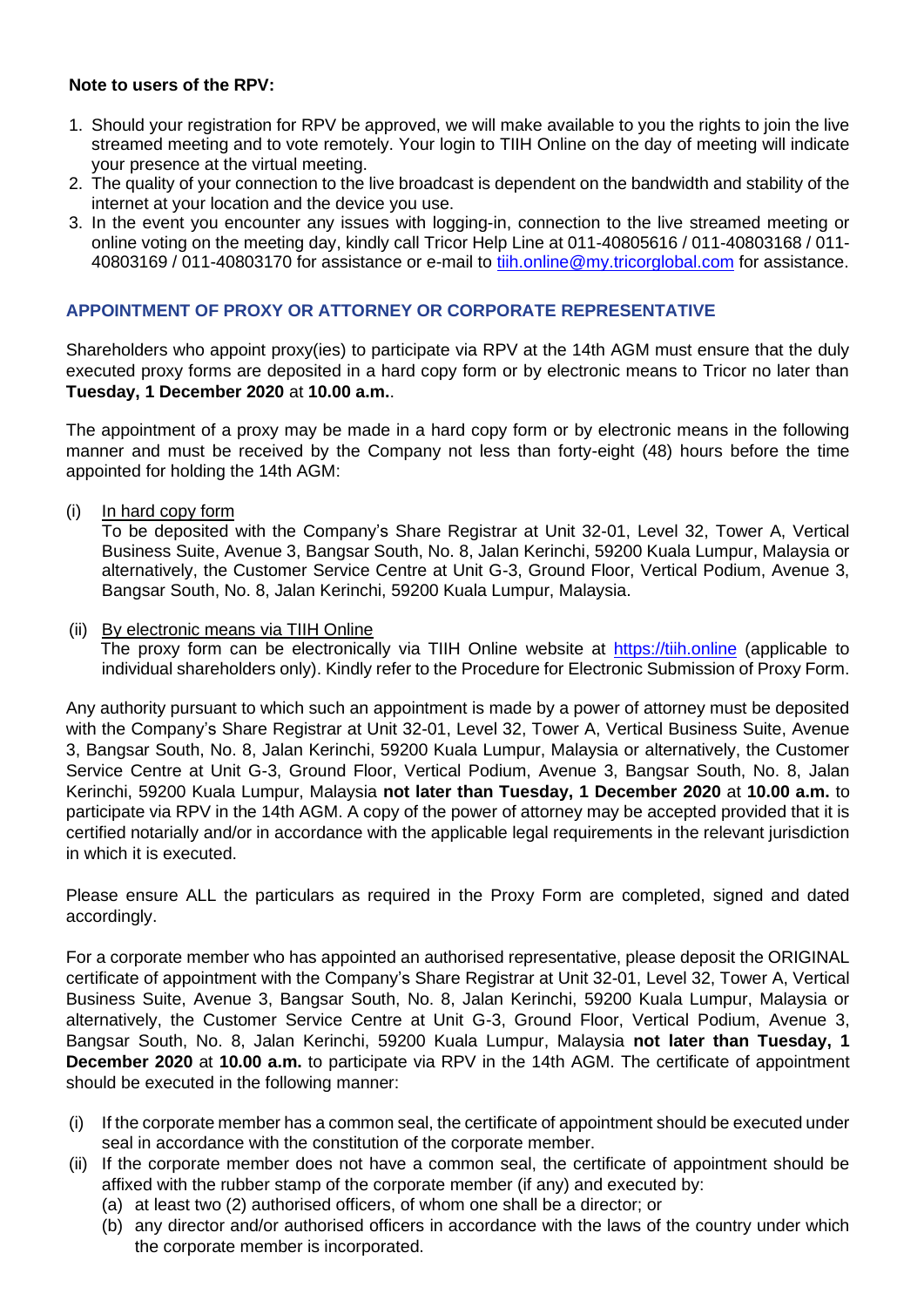### **PROCEDURE FOR ELECTRONIC LODGEMENT OF PROXY FORM**

The procedures to submit your Proxy Form electronically via Tricor's **TIIH Online** website are summarised below:

|     | <b>Procedure</b>                            | <b>Action</b>                                                                                                                                                                                                                                                                                                                                                                                                                                                                                                                                                                                                                |
|-----|---------------------------------------------|------------------------------------------------------------------------------------------------------------------------------------------------------------------------------------------------------------------------------------------------------------------------------------------------------------------------------------------------------------------------------------------------------------------------------------------------------------------------------------------------------------------------------------------------------------------------------------------------------------------------------|
| (a) | Register as a<br>User with TIIH<br>Online   | Using your computer, please access the website at https://tiih.online.<br>Register as a user under the "e-Services". Please do refer to the tutorial<br>guide posted on the homepage for assistance.<br>If you are already a user with TIIH Online, you are not required to<br>register again.                                                                                                                                                                                                                                                                                                                               |
| (b) | Proceed with<br>submission<br>of Proxy Form | Login with your user name (i.e. email address) and password.<br>Select the corporate event: "Submission of Proxy Form".<br>Read and agree to the Terms & Conditions and confirm the Declaration<br>Insert your CDS account number and indicate the number of shares for<br>your proxy(s) to vote on your behalf.<br>Appoint your proxy(s) and insert the required details of your proxy(s) or<br>appoint Chairman as your proxy.<br>Indicate your voting instructions – FOR or AGAINST, otherwise your<br>proxy will decide your vote.<br>Review and confirm your proxy(s) appointment.<br>Print Proxy Form for your record. |

### **POLL VOTING**

The voting at the 14th AGM will be conducted by poll in accordance with Paragraph 8.29A of Main Market Listing Requirements of Bursa Malaysia Securities Berhad. The Company has appointed Tricor as Poll Administrator to conduct the poll by way of electronic voting (e-voting).

Shareholder/proxies/attorneys/authorised representatives can proceed to vote on the resolutions at any time from **10.00 a.m.** on **Thursday, 3 December 2020** but before the end of the voting session which will be announced by the Chairman of the meeting. Kindly refer to item (e) of the above Procedures for RPV for guidance on how to vote remotely from TIIH Online website at [https://tiih.online.](https://tiih.online/)

Upon completion of the voting session for the 14th AGM, the Scrutineers will verify the poll results followed by the Chairman's declaration whether the resolutions are duly passed.

### **PRE-MEETING SUBMISSION OF QUESTION TO THE BOARD OF DIRECTORS**

Shareholders may submit questions for the Board in advance of the 14th AGM via Tricor's TIIH Online website at [https://tiih.online](https://tiih.online/) by selecting "e-Services" to login, pose questions and submit electronically no later than **Tuesday, 1 December 2020** at **10.00 a.m.** The Board will endeavor to answer the questions received at the 14th AGM.

### **DOOR GIFT/FOOD VOUCHER**

There will be no door gifts or food vouchers for the 14th AGM since the meeting is being conducted on a fully virtual basis.

### **NO RECORDING OR PHOTOGRAPHY**

Unauthorised recording or photography are strictly prohibited at the 14th AGM